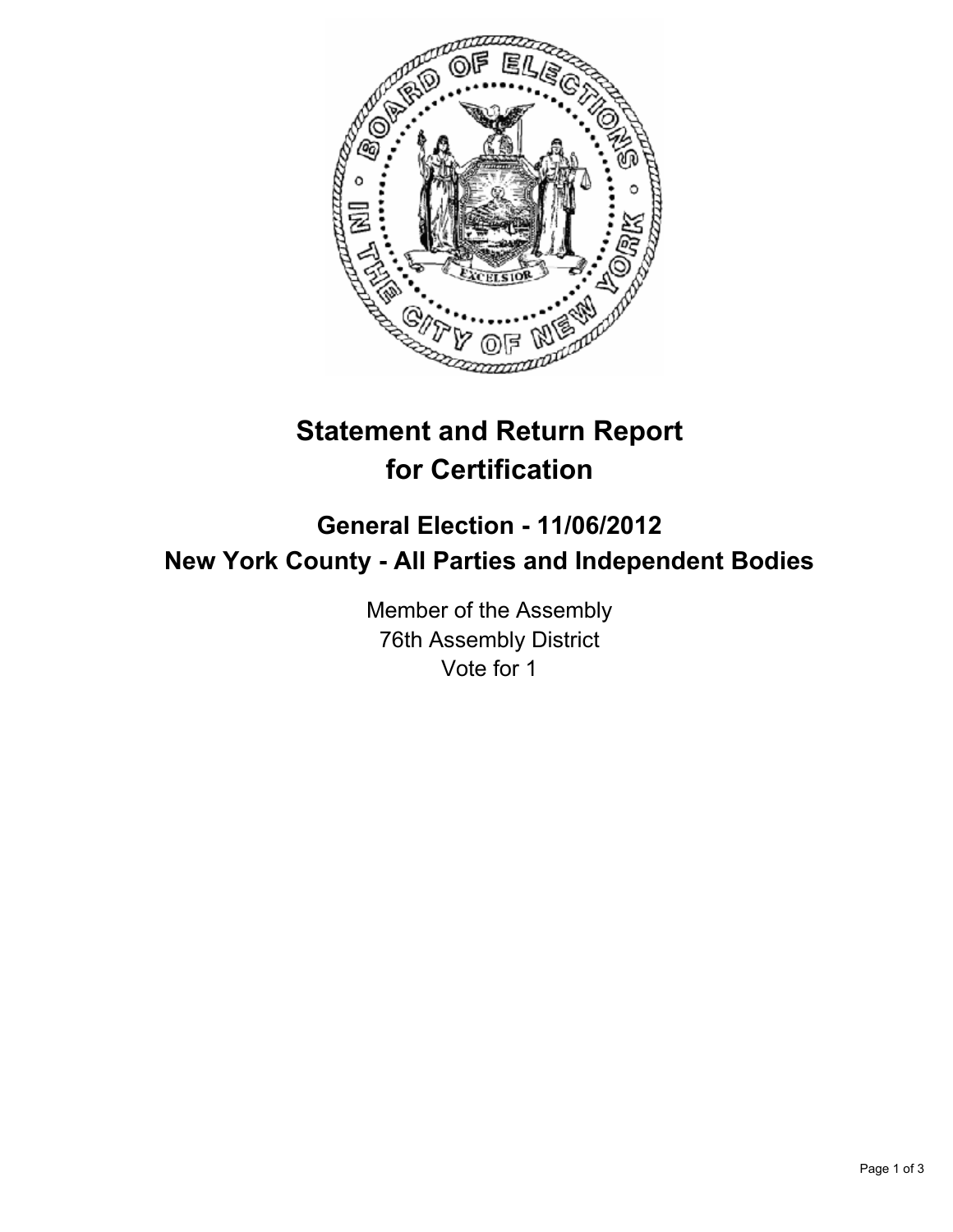

## **Assembly District 76**

| <b>PUBLIC COUNTER</b>                                    | 45.412   |
|----------------------------------------------------------|----------|
| <b>EMERGENCY</b>                                         | 155      |
| <b>ABSENTEE/MILITARY</b>                                 | 2,064    |
| <b>FEDERAL</b>                                           | 1,197    |
| <b>SPECIAL PRESIDENTIAL</b>                              | 0        |
| <b>AFFIDAVIT</b>                                         | 4,209    |
| <b>Total Ballots</b>                                     | 53,037   |
| Less - Inapplicable Federal/Special Presidential Ballots | (1, 197) |
| <b>Total Applicable Ballots</b>                          | 51,840   |
| MICAH Z. KELLNER (DEMOCRATIC)                            | 32,355   |
| MICHAEL K. ZUMBLUSKAS (REPUBLICAN)                       | 10,698   |
| MICAH Z. KELLNER (WORKING FAMILIES)                      | 1,074    |
| MICHAEL K. ZUMBLUSKAS (INDEPENDENCE)                     | 632      |
| DAVID DUCILLE (WRITE-IN)                                 | 1        |
| HOWARD KRULEWITZ (WRITE-IN)                              | 1        |
| JACK DANIELS (WRITE-IN)                                  | 1        |
| MICHEAL GAFKOWSKI (WRITE-IN)                             | 1        |
| RALPH NADER (WRITE-IN)                                   | 1        |
| RIC FLAIR (WRITE-IN)                                     | 1        |
| SHIRE SELENGUT (WRITE-IN)                                | 1        |
| UNATTRIBUTABLE WRITE-IN (WRITE-IN)                       | 10       |
| <b>Total Votes</b>                                       | 44,776   |
| Unrecorded                                               | 7,064    |